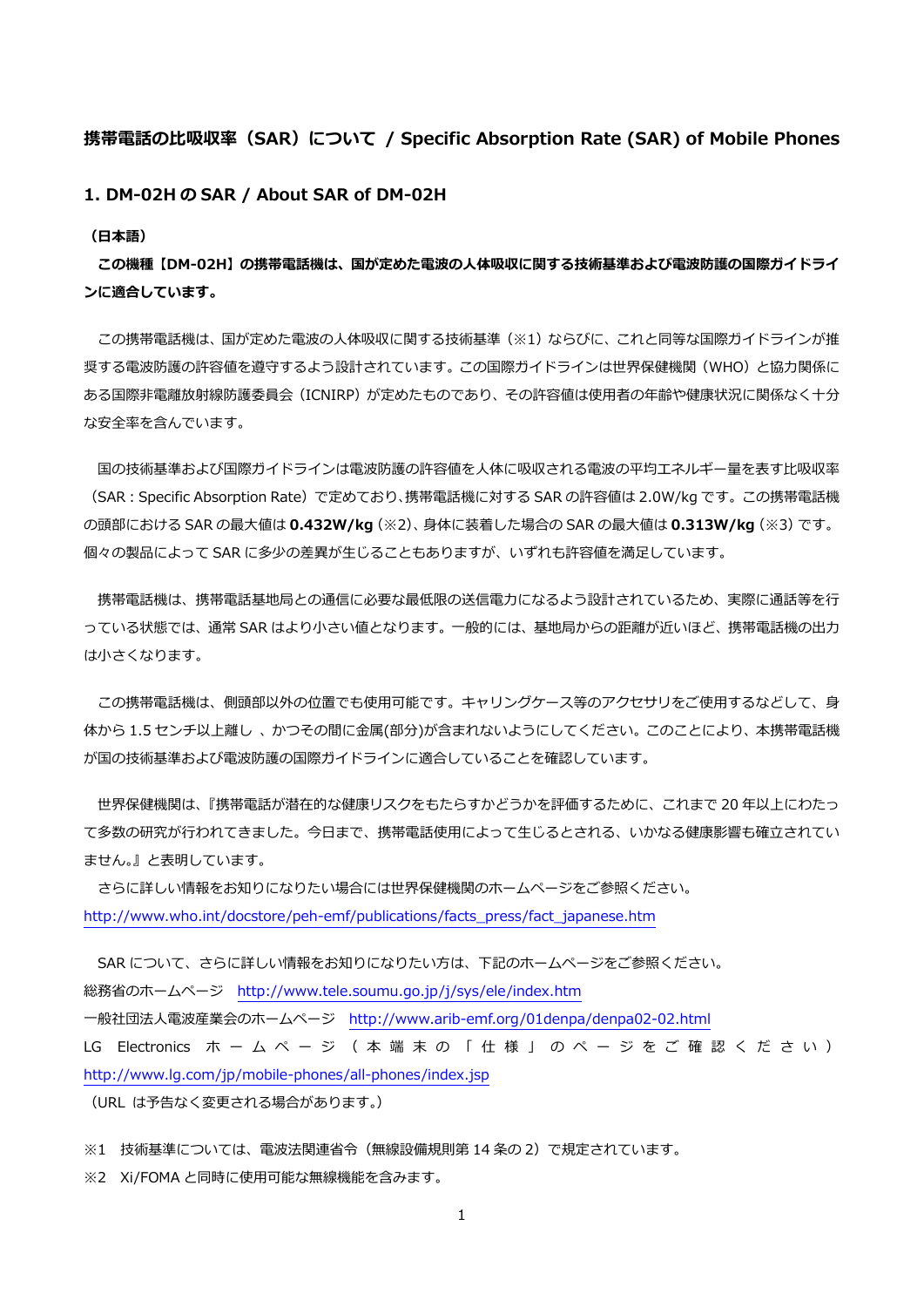#### **(In English)**

# **This model [DM-02H] mobile phone complies with Japanese technical regulations and international guidelines regarding exposure to radio waves.**

This mobile phone was designed in observance of Japanese technical regulations regarding exposure to radio waves (\*1) and limits to exposure to radio waves recommended by a set of equivalent international guidelines. This set of international guidelines was set out by the International Commission on Non-Ionizing Radiation Protection (ICNIRP), which is in collaboration with the World Health Organization (WHO), and the permissible limits include a substantial safety margin designed to assure the safety of all persons, regardless of age and health condition.

The technical regulations and international guidelines set out limits for radio waves as the Specific Absorption Rate, or SAR, which is the value of absorbed energy in any 10 grams of tissue over a 6-minute period. The SAR limit for mobile phones is 2.0 W/kg. The highest SAR value for this mobile phone when tested for use near the head is **0.432 W/kg** (\*2) and when worn on the body is **0.313 W/kg** (\*3). There may be slight differences between the SAR levels for each product, but they all satisfy the limit.

The actual SAR of this mobile phone while operating can be well below that indicated above. This is due to automatic changes to the power level of the device to ensure it only uses the minimum required to reach the network. Therefore in general, the closer you are to a base station, the lower the power output of the device.

This mobile phone can be used in positions other than against your ear. Please keep the mobile phone farther than 1.5 cm away from your body by using such as a carrying case or a wearable accessory without including any metals. This mobile phone satisfies the technical regulations and international guidelines.

The World Health Organization has stated that "a large number of studies have been performed over the last two decades to assess whether mobile phones pose a potential health risk. To date, no adverse health effects have been established as being caused by mobile phone use."

Please refer to the WHO website if you would like more detailed information. http://www.who.int/docstore/peh-emf/publications/facts\_press/fact\_english.htm

Please refer to the websites listed below if you would like more detailed information regarding SAR. Ministry of Internal Affairs and Communications Website: http://www.tele.soumu.go.jp/e/sys/ele/index.htm Association of Radio Industries and Businesses Website: http://www.arib-emf.org/01denpa/denpa02-02.html (in Japanese only)

LG Electronics Inc. Website (Check the Specifications page for this terminal.): http://www.lg.com/jp/mobile-phones/all-phones/index.jsp (in Japanese only)

(The above URLs are subject to change for without notice.)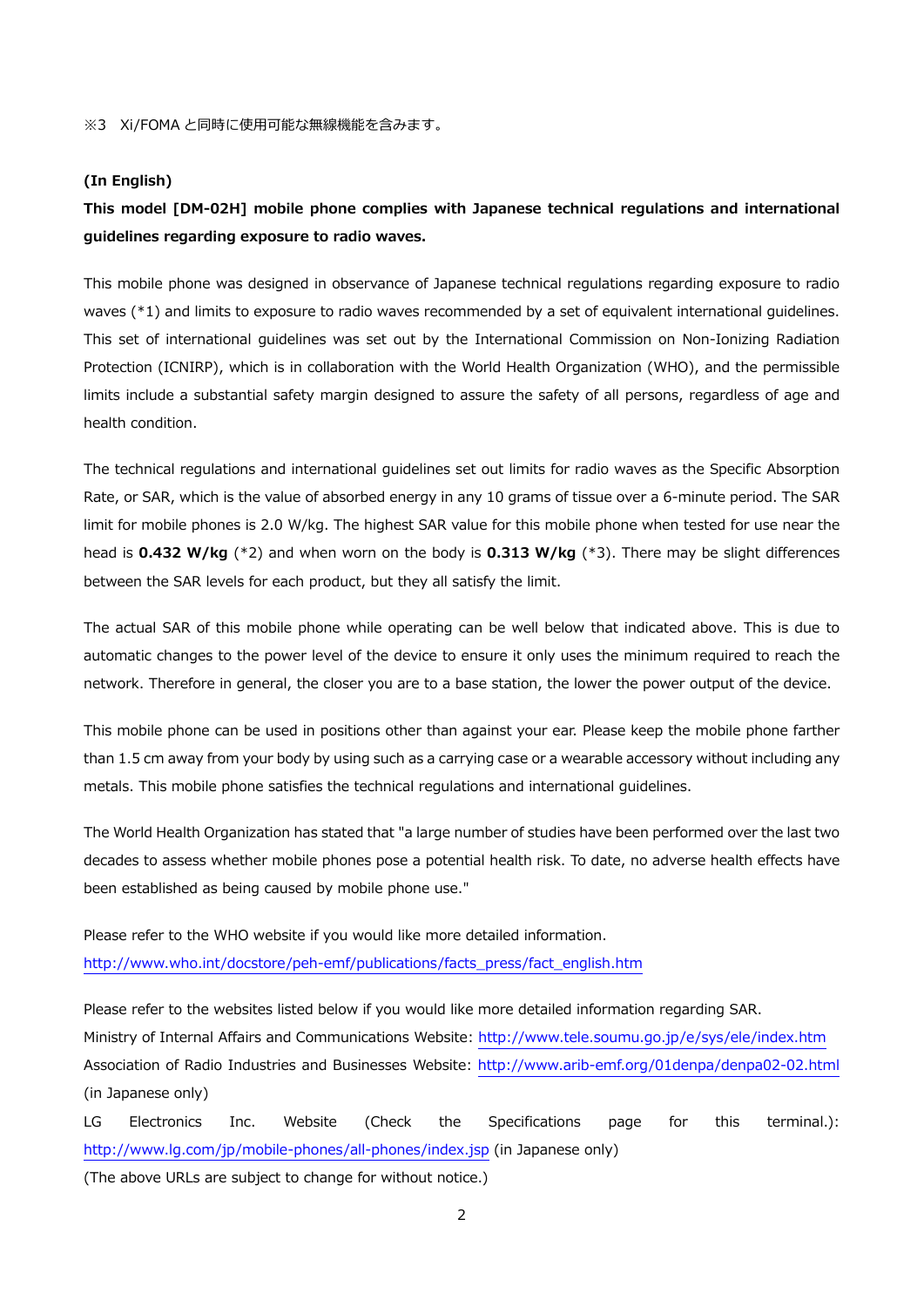\*1 Technical regulations are defined by the Ministerial Ordinance Related to Radio Law (Article 14-2 of Radio Equipment Regulations).

\*2 Including other radio systems that can be simultaneously used with Xi/FOMA.

\*3 Including other radio systems that can be simultaneously used with Xi/FOMA.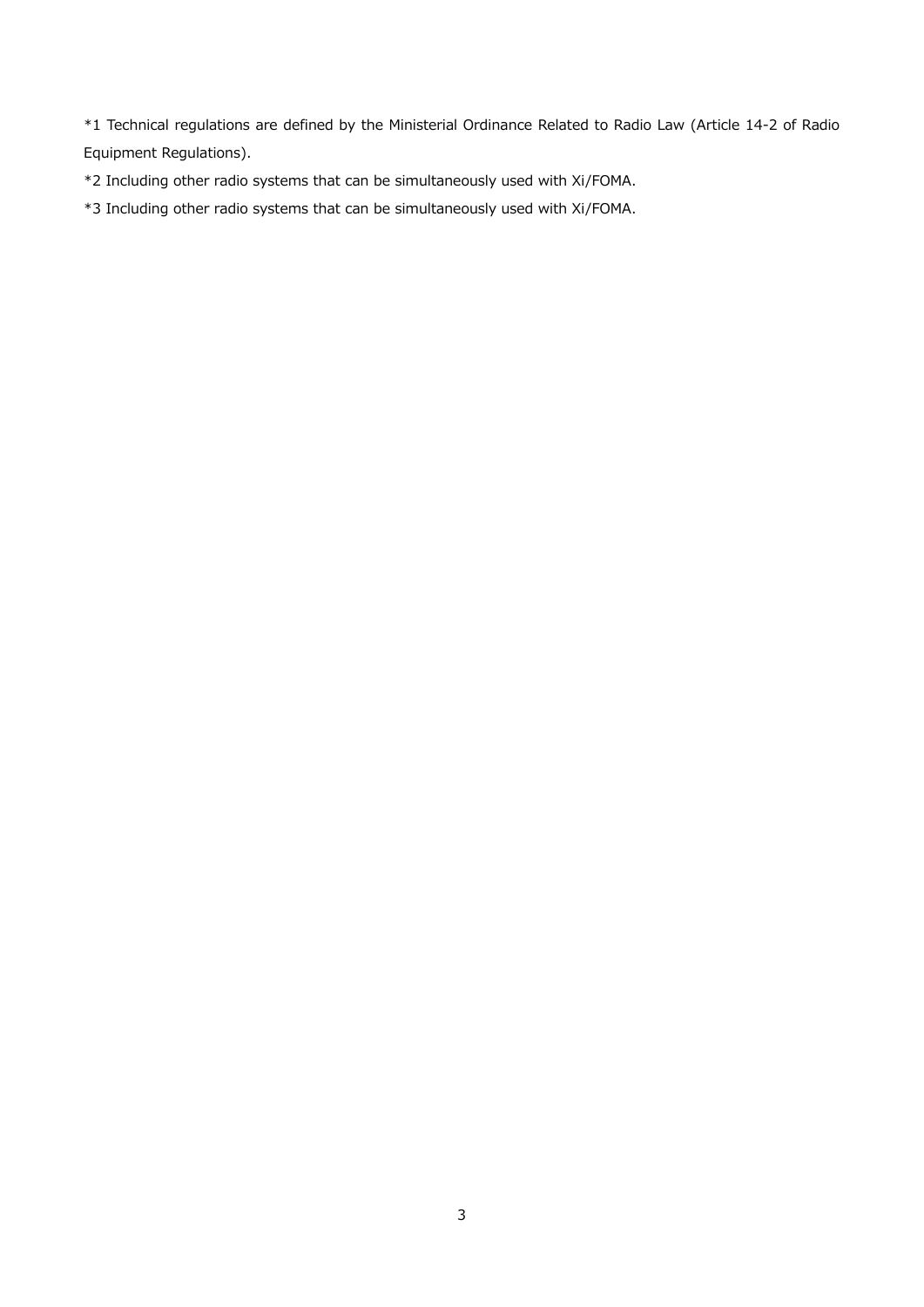#### **2. About SAR of DM-02H for FCC RF exposure requirements**

### **Radio Frequency (RF) Signals**

THIS MODEL PHONE MEETS THE U.S. GOVERNMENT'S REQUIREMENTS FOR EXPOSURE TO RADIO WAVES.

Your wireless phone contains a radio transmitter and receiver.

Your phone is designed and manufactured not to exceed the emission limits for exposure to radio frequency (RF) energy set by the Federal Communications Commission of the U.S. Government. These limits are part of comprehensive guidelines and establish permitted levels of RF energy for the general population. The guidelines are based on standards that were developed by independent scientific organizations through periodic and thorough evaluation of scientific studies.

The exposure standard for wireless mobile phones employs a unit of measurement known as the Specific Absorption Rate (SAR). The SAR limit set by the FCC is 1.6 W/kg.\*

Tests for SAR are conducted using standard operating positions accepted by the FCC with the phone transmitting at its highest certified power level in all tested frequency bands.

Although the SAR is determined at the highest certified power level, the actual SAR level of the phone while operating can be well below the maximum value. This is because the phone is designed to operate at multiple power levels so as to use only the power required to reach the network. In general, the closer you are to a wireless base station antenna, the lower the output.

Before a phone model is available for sale to the public, it must be tested and certified to the FCC that it does not exceed the limit established by the U.S. government-adopted requirement for safe exposure. The tests are performed on position and locations (for example, at the ear and worn on the body) as required by FCC for each model. The highest SAR value for this model phone as reported to the FCC when tested for use at the ear is **0.770 W/kg**, and when worn on the body is **0.600 W/kg**. (Body-worn measurements differ among phone models, depending upon available accessories and FCC requirements).

While there may be differences between the SAR levels of various phones and at various positions, they all meet the U.S. government requirement.

The FCC has granted an Equipment Authorization for this model phone with all reported SAR levels evaluated as in compliance with the FCC RF exposure guidelines. SAR information on this model phone is on fi le with the FCC and can be found under the Display Grant section at http://transition.fcc.gov/oet/ea/fccid/ after search on FCC ID **ZNFDM02H**.

For body worn operation, this phone has been tested and meets the FCC RF exposure guidelines. Please use an accessory designated for this product or an accessory which contains no metal and which positions the handset a minimum of 1.5 cm from the body.

\* In the United States, the SAR limit for wireless mobile phones used by the public is 1.6 watts/kg (W/kg) averaged over one gram of tissue. SAR values may vary depending upon national reporting requirements and the network band.